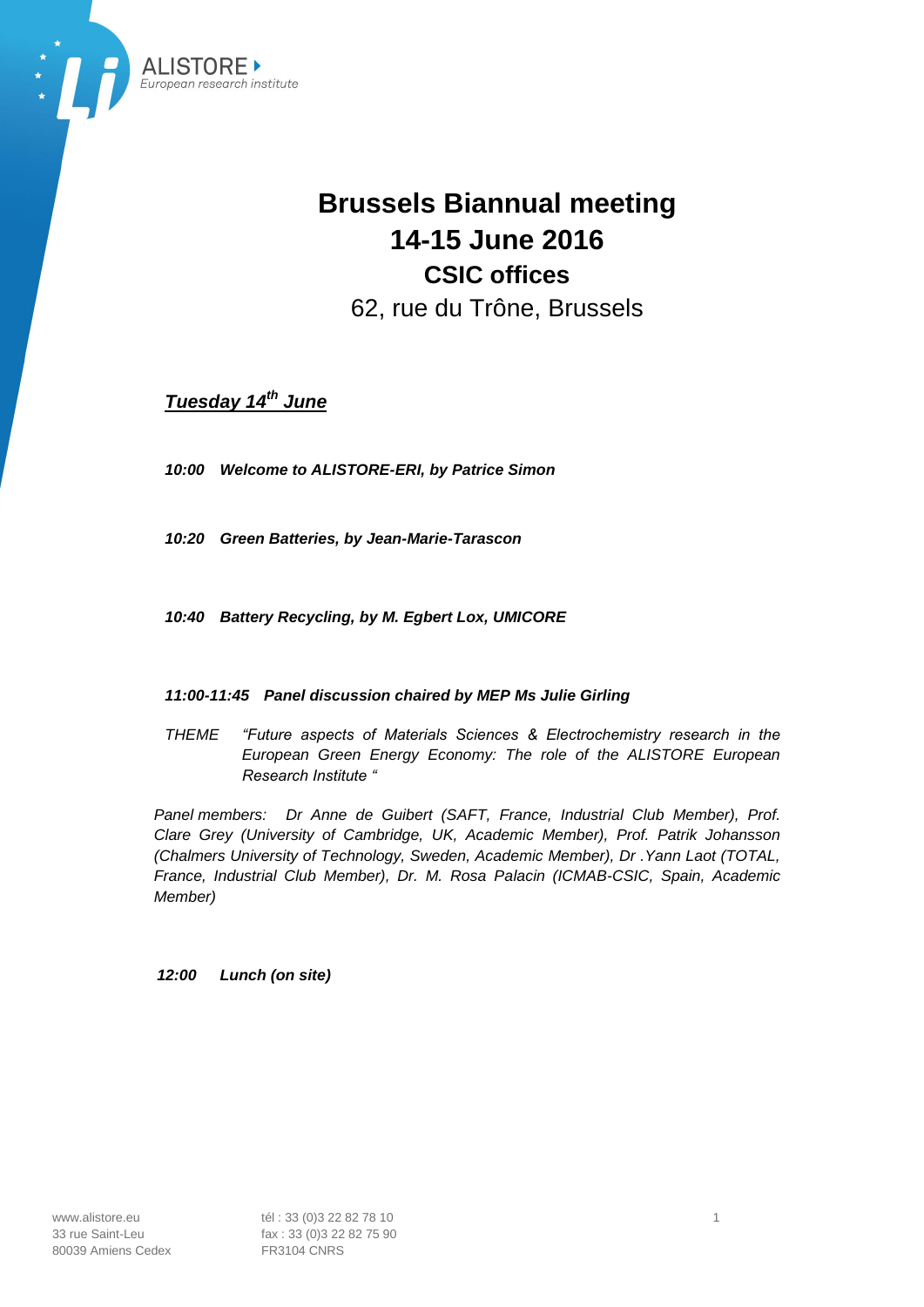

## *Tuesday 14th June – afternoon session*

### *13:30* **Na-ion group presentations**

*Rosa Palacin/Patrick Rozier: Introduction, 10 min*

Questions, discussion

### *14:45* **Li-metal group (Li/S and Li/air) presentations**

Questions, discussion

- *15:30* **Coffee break**
- *16:00* **Lithium-ion batteries: negative electrode** *presentations*

#### *Laure Monconduit – introduction, 10 min*

Questions, discussion

### *17:30 – 18:00 Platforms activity – Highlights or ALISTORE-ERI general activities* **(According to Platform's presentation)**

Questions, discussion

*18:00 – 18:30 Presentation of ERI co-shared Post Doc, PhD's proposals (5 min/ topic)* Questions, discussion

*18:30 – 19:00 Time for discussion*

*19:30 Dinner.*

*\*\*\**